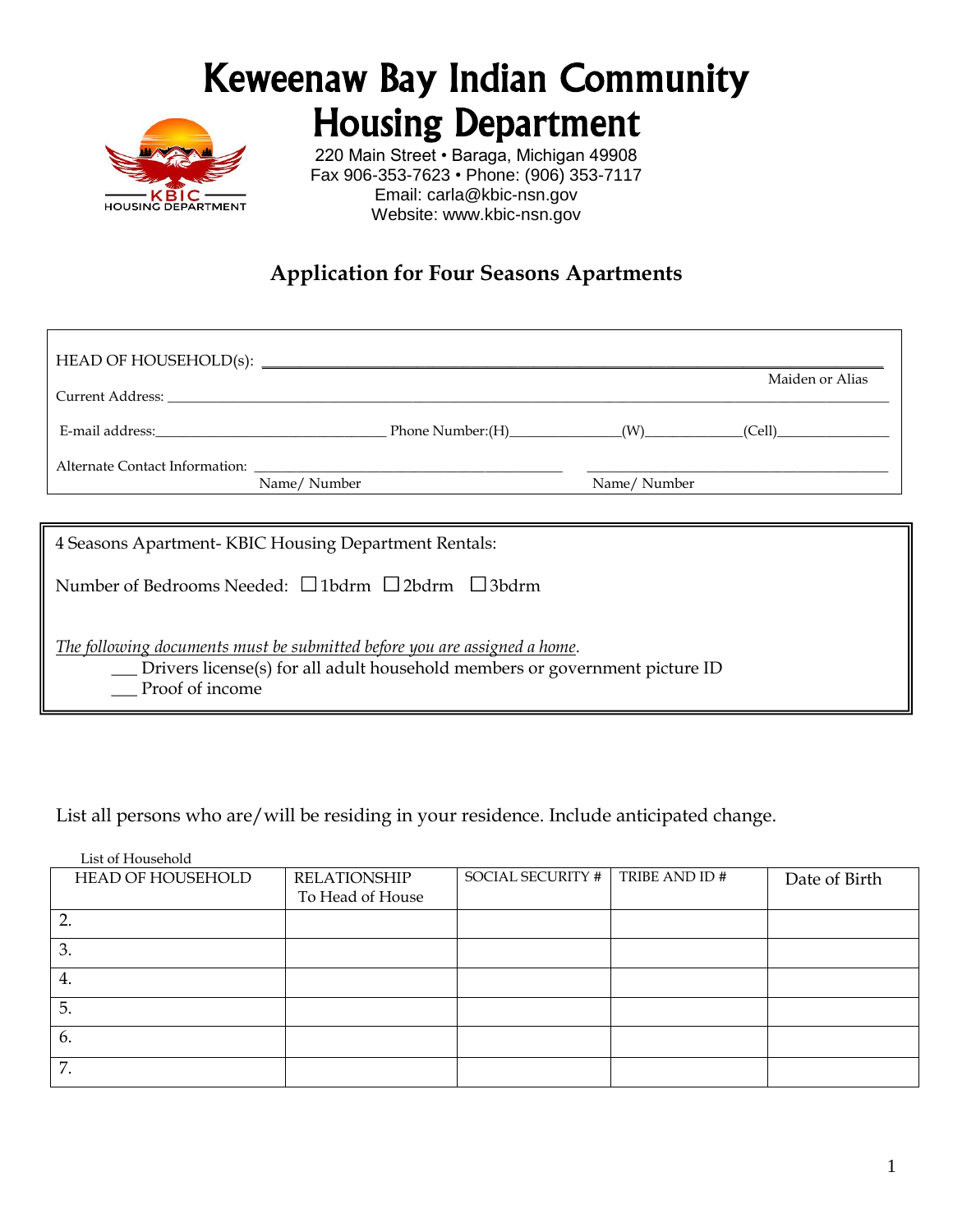| <b>SCREENING</b> In order to complete your application for the Four Seasons Apartments you must provide<br>information regarding your rental history and references. Failure to provide complete and accurate |  |
|---------------------------------------------------------------------------------------------------------------------------------------------------------------------------------------------------------------|--|
| information may result in insufficient information to determine suitability for tenancy.                                                                                                                      |  |
|                                                                                                                                                                                                               |  |
| PREVIOUS HOUSING INFORMATION: (Past 5 years)                                                                                                                                                                  |  |
|                                                                                                                                                                                                               |  |
|                                                                                                                                                                                                               |  |
| Landlord's name and address:<br><u>Landlord's name and address:</u>                                                                                                                                           |  |
| Landlord's daytime phone number:<br><u> </u>                                                                                                                                                                  |  |
| How long did you live there?________ Why did you move?___________________________                                                                                                                             |  |
| Was there an eviction action pending against you? NO. If yes, reason? ______________________________                                                                                                          |  |
|                                                                                                                                                                                                               |  |
|                                                                                                                                                                                                               |  |
| Landlord's name and address:                                                                                                                                                                                  |  |
| Landlord's daytime phone number:                                                                                                                                                                              |  |
| How long did you live there?________ Why did you move?___________________________                                                                                                                             |  |
| Was there an eviction action pending against you? NO. If yes, reason? ______________________________                                                                                                          |  |
|                                                                                                                                                                                                               |  |
|                                                                                                                                                                                                               |  |
|                                                                                                                                                                                                               |  |
| Landlord's daytime phone number:                                                                                                                                                                              |  |
| How long did you live there?______Why did you move?______________________________                                                                                                                             |  |
| Was there an eviction action pending against you? NO. If yes, reason?                                                                                                                                         |  |
|                                                                                                                                                                                                               |  |
| REFERENCES (no relatives)                                                                                                                                                                                     |  |
|                                                                                                                                                                                                               |  |
|                                                                                                                                                                                                               |  |
|                                                                                                                                                                                                               |  |
| Relationship (how do you know this person): Vears known:                                                                                                                                                      |  |
|                                                                                                                                                                                                               |  |
|                                                                                                                                                                                                               |  |
|                                                                                                                                                                                                               |  |
|                                                                                                                                                                                                               |  |
| Has any household member ever been convicted of any crime? (All applicants are subject to a                                                                                                                   |  |
| Security background check) $\Box$ NO $\Box$ YES $\Box$<br>STATE  <br>FEDERAL                                                                                                                                  |  |
|                                                                                                                                                                                                               |  |
|                                                                                                                                                                                                               |  |
|                                                                                                                                                                                                               |  |
| Please explain your current housing situation or any additional information that will help us                                                                                                                 |  |
|                                                                                                                                                                                                               |  |
|                                                                                                                                                                                                               |  |
|                                                                                                                                                                                                               |  |
| <u> 1989 - Johann Harry Harry Harry Harry Harry Harry Harry Harry Harry Harry Harry Harry Harry Harry Harry Harry</u>                                                                                         |  |
|                                                                                                                                                                                                               |  |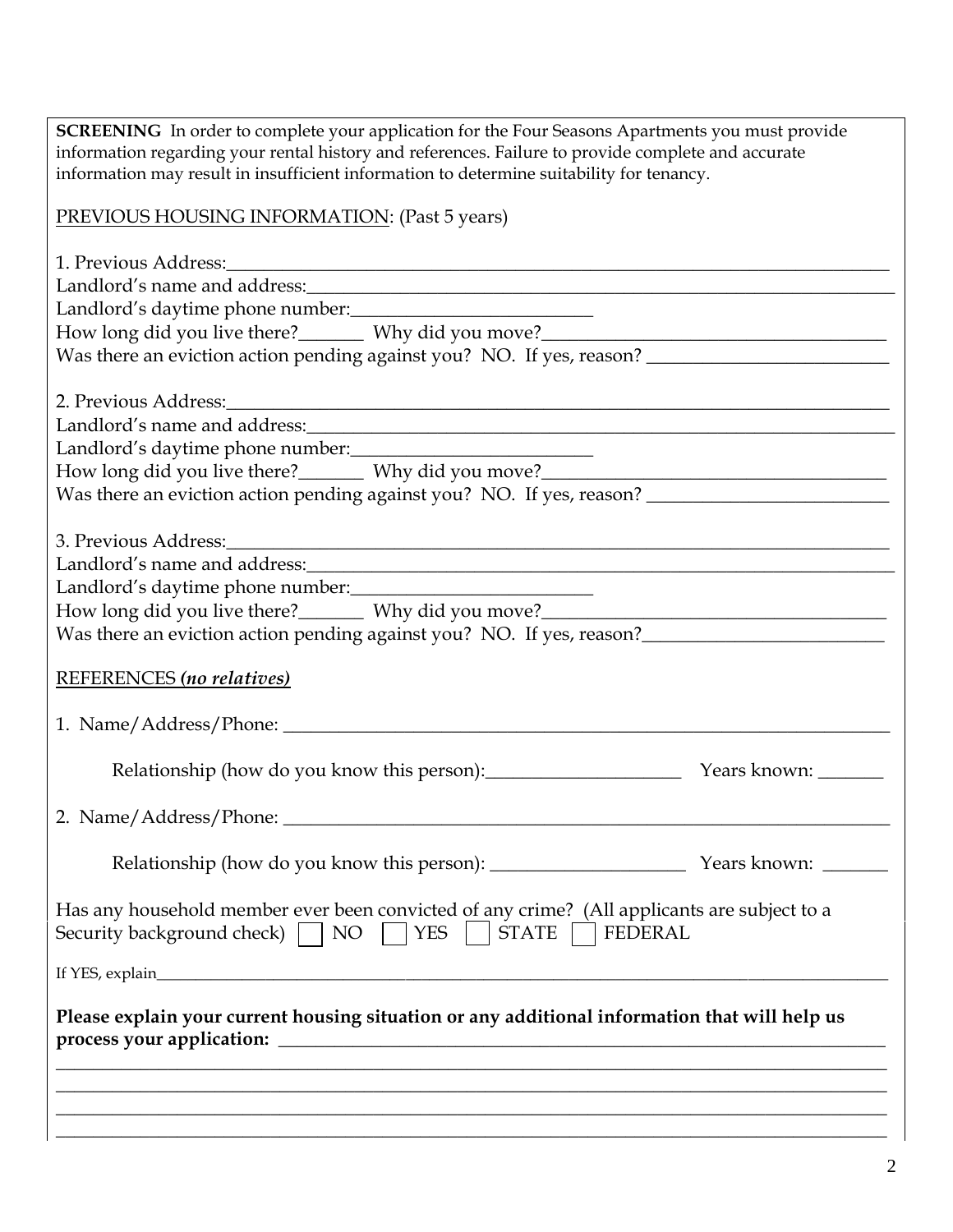### **I understand the Title 18, Section 1001 of the U.S. Code States that a person is guilty of a felony for knowingly and willingly making false statements to any department or agency.**

I understand this statement will remain in effect for the entire length of my tenancy with the KBIC Housing Department.

**\_\_\_\_\_\_\_\_\_\_\_\_\_\_\_\_\_\_\_\_\_\_\_\_\_\_\_\_\_\_\_\_\_\_\_\_\_\_\_\_\_\_\_\_\_\_\_\_\_\_\_\_\_\_\_\_\_\_\_\_\_\_\_\_\_\_\_\_\_\_\_\_\_\_\_\_\_\_\_\_\_\_\_\_\_\_\_\_\_ \_\_\_\_\_\_\_\_\_\_\_\_\_\_\_\_\_\_\_\_\_\_\_\_\_\_\_\_\_\_\_\_\_\_\_\_\_\_\_\_\_\_\_\_\_\_\_\_\_\_\_\_\_\_\_\_\_\_\_\_\_\_\_\_\_\_\_\_\_\_\_\_\_\_\_\_\_\_\_\_\_\_\_\_\_\_\_\_\_**

| Head of Household<br>the control of the control of the control of the control of the control of the control of the control of the control of the control of the control of the control of the control of the control of the control of the control | Date |
|----------------------------------------------------------------------------------------------------------------------------------------------------------------------------------------------------------------------------------------------------|------|
| Other Adult Household Member                                                                                                                                                                                                                       | Date |
| Other Adult Household Member                                                                                                                                                                                                                       | Date |
| Other Adult Household Member                                                                                                                                                                                                                       | Date |